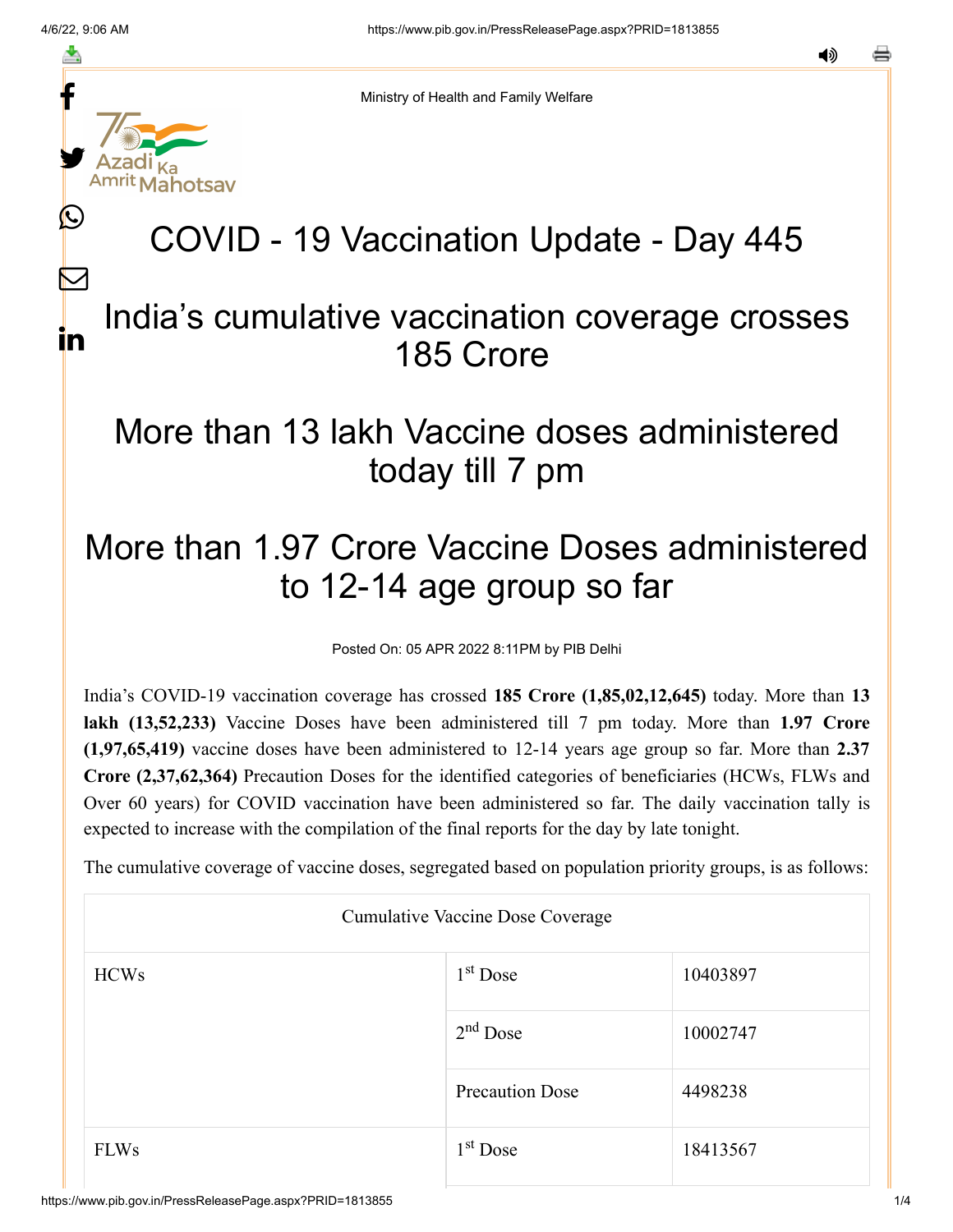| f                    |                                              | $2nd$ Dose             | 17515918   |
|----------------------|----------------------------------------------|------------------------|------------|
|                      |                                              | <b>Precaution Dose</b> | 6941022    |
| $\bigcirc$           | Age Group 12-14 years                        | $1st$ Dose             | 19765419   |
|                      | Age Group 15-18 years                        | $1st$ Dose             | 57435679   |
| $\blacktriangledown$ |                                              | $2nd$ Dose             | 38857154   |
| in                   | Age Group 18-44 years                        | $1st$ Dose             | 554850994  |
|                      |                                              | $2nd$ Dose             | 468079123  |
|                      | Age Group 45-59 years                        | $1st$ Dose             | 202789775  |
|                      |                                              | $2nd$ Dose             | 185822905  |
|                      | Over 60 years                                | $1st$ Dose             | 126768887  |
|                      |                                              | $2nd$ Dose             | 115744216  |
|                      |                                              | <b>Precaution Dose</b> | 12323104   |
|                      | Cumulative 1 <sup>st</sup> dose administered |                        | 990428218  |
|                      | Cumulative 2 <sup>nd</sup> dose administered |                        | 836022063  |
|                      | <b>Precaution Dose</b>                       |                        | 23762364   |
|                      | Total                                        |                        | 1850212645 |

Today's achievement in the vaccination exercise, segregated by population priority groups, is as follows:

| Date: $5^{\text{th}}$ April, 2022 (445 <sup>th</sup> Day) |            |    |  |  |
|-----------------------------------------------------------|------------|----|--|--|
| <b>HCWs</b>                                               | $1st$ Dose | 29 |  |  |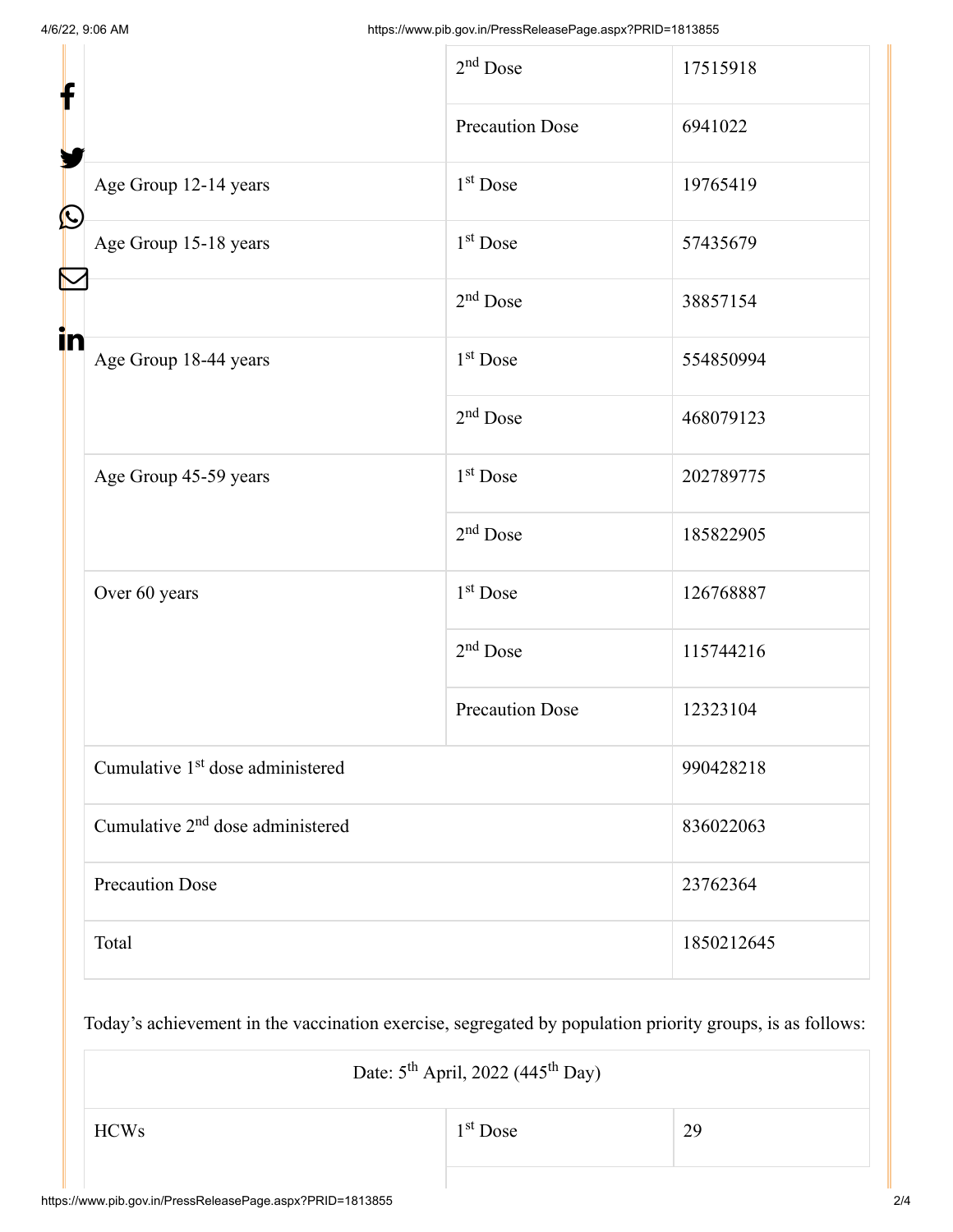| f                                            | $2nd$ Dose             | 389     |
|----------------------------------------------|------------------------|---------|
|                                              | <b>Precaution Dose</b> | 6950    |
| <b>FLWs</b><br>$\mathbf{\Omega}$             | $1st$ Dose             | 49      |
|                                              | $2nd$ Dose             | 938     |
|                                              | <b>Precaution Dose</b> | 11064   |
| in<br>Age Group 12-14 years                  | $1st$ Dose             | 500019  |
| Age Group 15-18 years                        | $1st$ Dose             | 44740   |
|                                              | $2nd$ Dose             | 130612  |
| Age Group 18-44 years                        | $1st$ Dose             | 37228   |
|                                              | $2nd$ Dose             | 359104  |
| Age Group 45-59 years                        | $1st$ Dose             | 5498    |
|                                              | $2nd$ Dose             | 78035   |
| Over 60 years                                | 1 <sup>st</sup> Dose   | 4522    |
|                                              | $2nd$ Dose             | 49548   |
|                                              | <b>Precaution Dose</b> | 123508  |
| Cumulative 1 <sup>st</sup> dose administered |                        | 592085  |
| Cumulative 2 <sup>nd</sup> dose administered |                        | 618626  |
| <b>Precaution Dose</b>                       |                        | 141522  |
| Total                                        |                        | 1352233 |